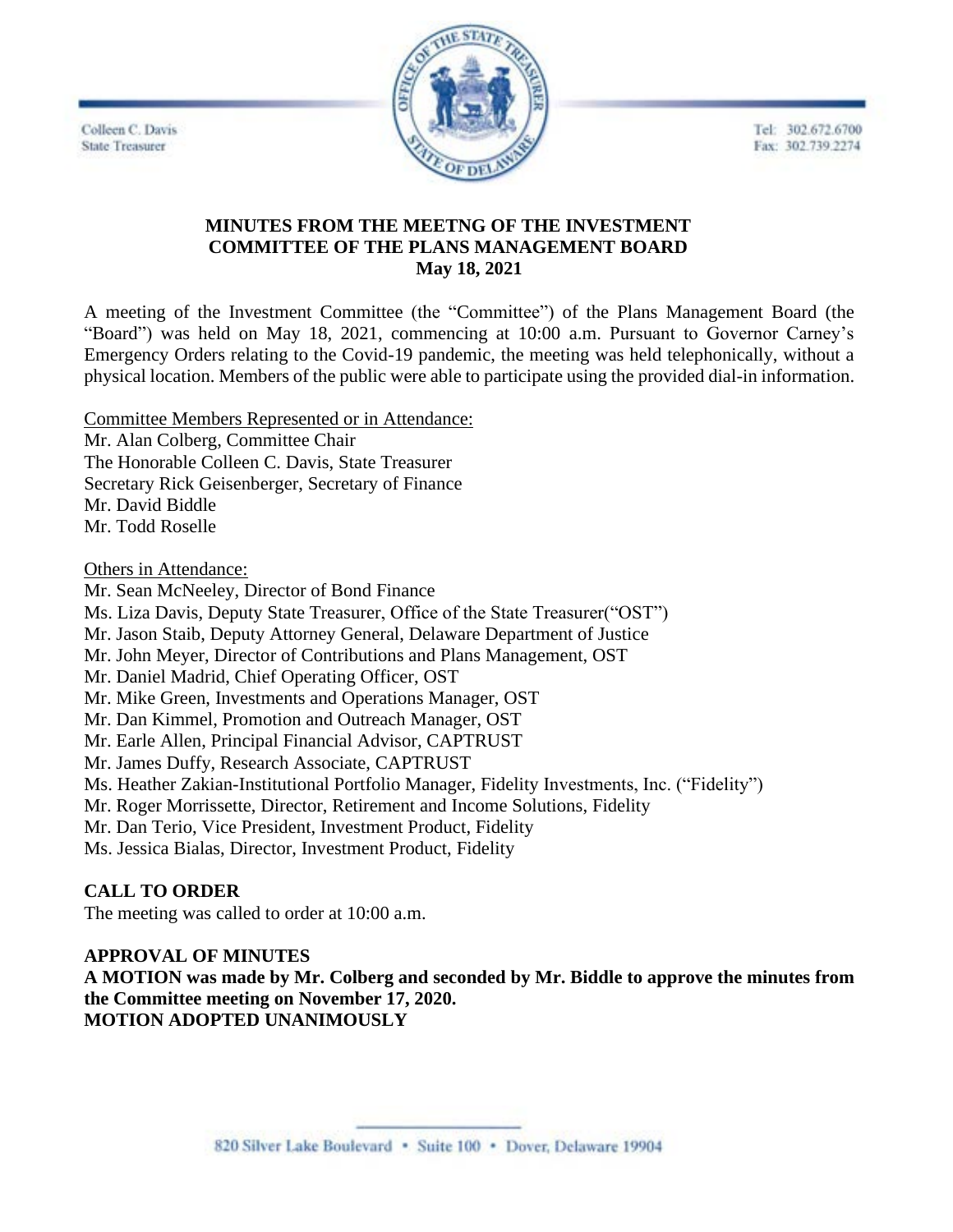## **PRESENTATIONS**

# *Investment Performance on Deferred Compensation Plans – CAPTRUST*

Mr. Allen reviewed the performance metrics for the three deferred compensation plans. As of March 31, 2021, assets in the plans totaled approximately \$1.10 billion, excluding assets held at legacy 403(b) vendors (valued at approximately \$307.6 million as of March 31, 2021), reflecting a quarterly increase of approximately \$35.4 million, a 3.3 percent change. Quarterly contributions were approximately \$16.3 million. Mr. Allen indicated that the average weighted expense ratio of the funds was 0.32 percent, which is .04 percent less than the average NAGDCA survey result of similar sized plans.

Mr. Allen reviewed the different tiers of funds within the plans. As of March 31, 2020, Tier 1 held approximately 72 percent of the total assets (\$793 million). Tier 1 received nearly 72 percent (\$11.7 million) of all new contributions in the first quarter of 2021. Ninety-three percent of unique participants are invested in Tier 1 target date funds. As of March 31, 2020, Tier 2 held approximately 25 percent of total assets (\$271.8 million). Mr. Allen stated that Tier 2 received approximately 28 percent (\$4.6 million) of new contributions in the first quarter of 2021. Mr. Allen reviewed the Tier 3 self-directed brokerage option with the Committee. He stated that Tier 3 held approximately three percent of total assets (\$31.8 million) as of March 31, 2021. Mr. Allen stated that 471 unique participants were investing through the brokerage window at the end of the first quarter of 2021, versus 418 as of December 31, 2020.

Mr. Biddle inquired about the number of participants who opt in or out of the target date funds. Mr. Allen responded that Voya did not have a report on this request. Mr. Allen stated he will request that report for the Committee.

Mr. Allen discussed investment highlights noting that the Lazard International Equity R6 fund is being recommended to be placed on watch. The fund is recommended for watch due to underperformance versus the benchmark and category peer group. Mr. Allen stated that it is a value-oriented fund and has not performed as well as expected for the last two quarters in current market conditions. Mr. Colberg asked if American Funds Washington Mutual R6 was not being recommended for watch due to overall qualitative performance in 2020. Mr. Allen confirmed that American Funds Washington Mutual R6 was not being recommended for watch.

Mr. Duffy provided market commentary. Mr. Duffy stated that the first quarter themes focused on vaccine optimism and stimulus assistance, which have fueled stock market returns. Also, corporate earnings in the first quarter are the focus in Q2 2021 for US Equity. Emerging markets growth has slowed while real estate continues to do well due to rising yields. Mr. Duffy stated fixed income is optimistic for the 1-year and 10-year yields increasing from seventy to 174 basis points from March 2020 to March 2021.

Mr. Duffy then reviewed the economic outlook stating that vaccines, stimulus checks and consumer spending could lead to growth. However, the uncertainty surrounding the virus remains a concern, as are inflation fears. The Federal Reserve believes inflation rates are transitory, which contrasts with the general market.

Mr. Duffy reviewed the investment analysis. He stated that CAPTRUST is using the 3- and 5-year data for quantitative review and 10-year data for qualitative scoring. Mr. Duffy stated that Lazard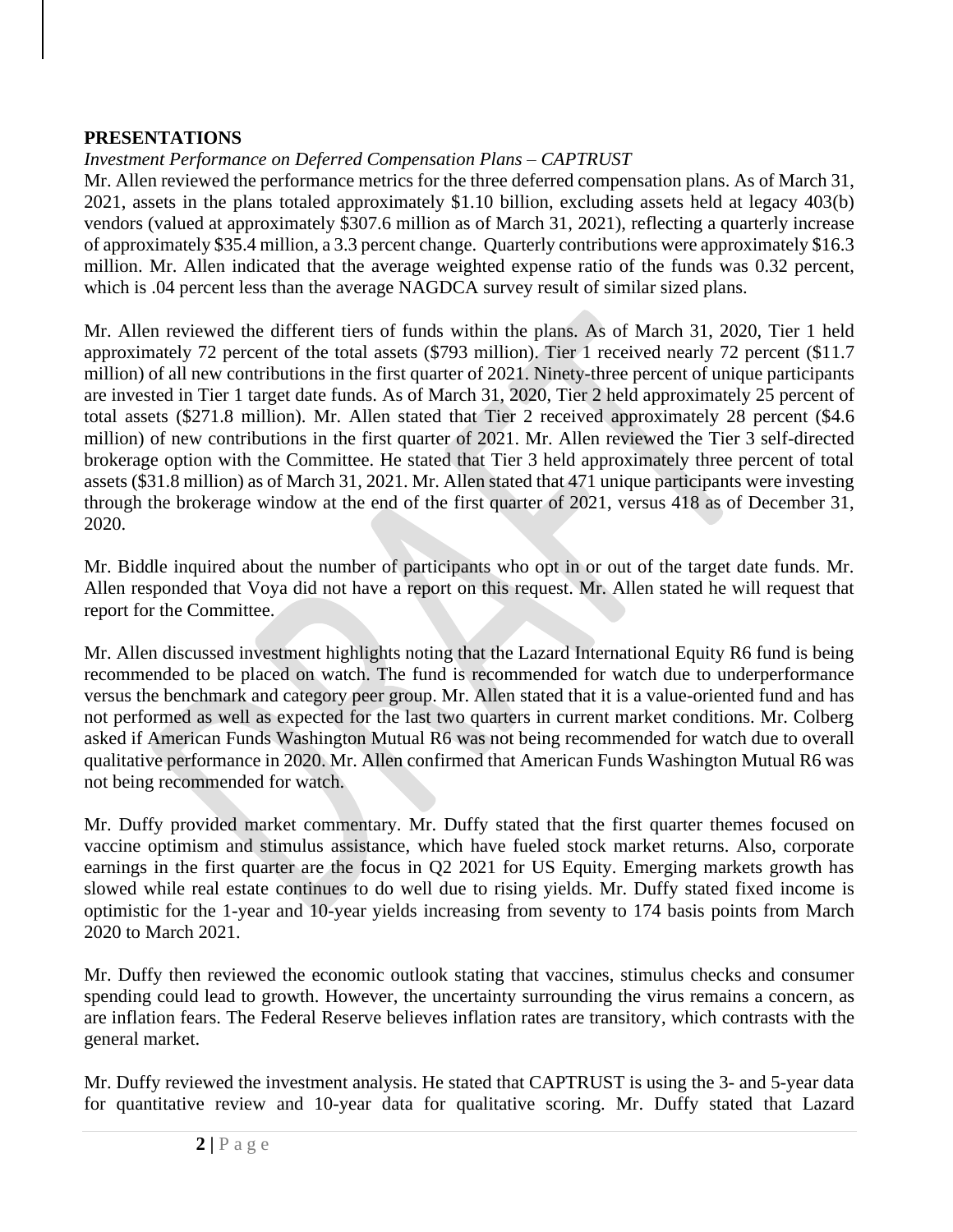International Equity fund had poor performance in 2016-2017 versus the benchmark and peer group and has continued to underperform. CAPTRUST recommends that the fund be placed on Watch.

## *Investment Performance on College Investment Plan – CAPTRUST*

Mr. Duffy reviewed first-quarter plan performance for the 529 plan. Total plan assets as of March 31, 2021 were approximately \$734.2 million, a \$5.9 million increase over year-end 2020 (\$728.3 million). Approximately 73 percent of assets (\$534.2 million) are in the age-based option, with approximately 27 percent of assets (\$200 million) residing in static portfolios.

Mr. Duffy updated the Committee on the level of growth for the blend age-based option. This option holds \$6.9 million as of March 31, 2021, versus \$5.2 million at the end of 2020. Mr. Duffy stated that the active age-based category holds the majority of assets.

Mr. Duffy noted that all age-based options and all age bands outperformed their benchmarks for the quarter. Mr. Duffy reported that the active age-based option outperformed in 75 percent of its age-bands for the 1-year versus peers and performed the best (on average) out of the Plan's age-based options on an absolute basis.

Strong first quarter performance was due to strong equity performance. Both index age-based and blend age-based options outperformed versus their benchmarks. The first quarter of 2021 saw strong performance across all age-based options.

# **DISCUSSION AND ACTION ITEMS**

## *Recommendation Regarding Placing Lazard International R6 on Watch*

Mr. Colberg led discussion with the Committee regarding placing Lazard International R6 on watch. He stated that performance has been in the bottom quartile from fund management perspective. Discussion followed by Committee members regarding the length of time the deferred compensation plans have held the investment as well as next steps. Mr. Biddle stated from a fiduciary perspective it may be beneficial to have both an index option and an active option. The Committee agreed to the recommendation to place Lazard International R6 on watch and requested CAPTRUST to look for potential replacement fund options.

#### **A MOTION was made by Mr. Geisenberger and seconded by Mr. Biddle to recommend that the Board approve placing Lazard International R6 on watch. MOTION ADOPTED UNANIMOUSLY**

### *Discussion and Recommendation on College Plan Administration Fund Balances*

Mr. Meyer updated the Committee regarding the strategy for the 529 plan administrative fund and best practices CAPTRUST stated that most 529 clients are not investing their administrative fee fund balances. The Committee discussed approaching the Cash Management Policy Board for input on investment strategy. OST will speak with the Cash Management Policy Board and the Committee will work with CAPTRUST to identify potential investment options. The Committee will report back to the full Board.

# **PUBLIC COMMENTS**

No members of the public made a comment.